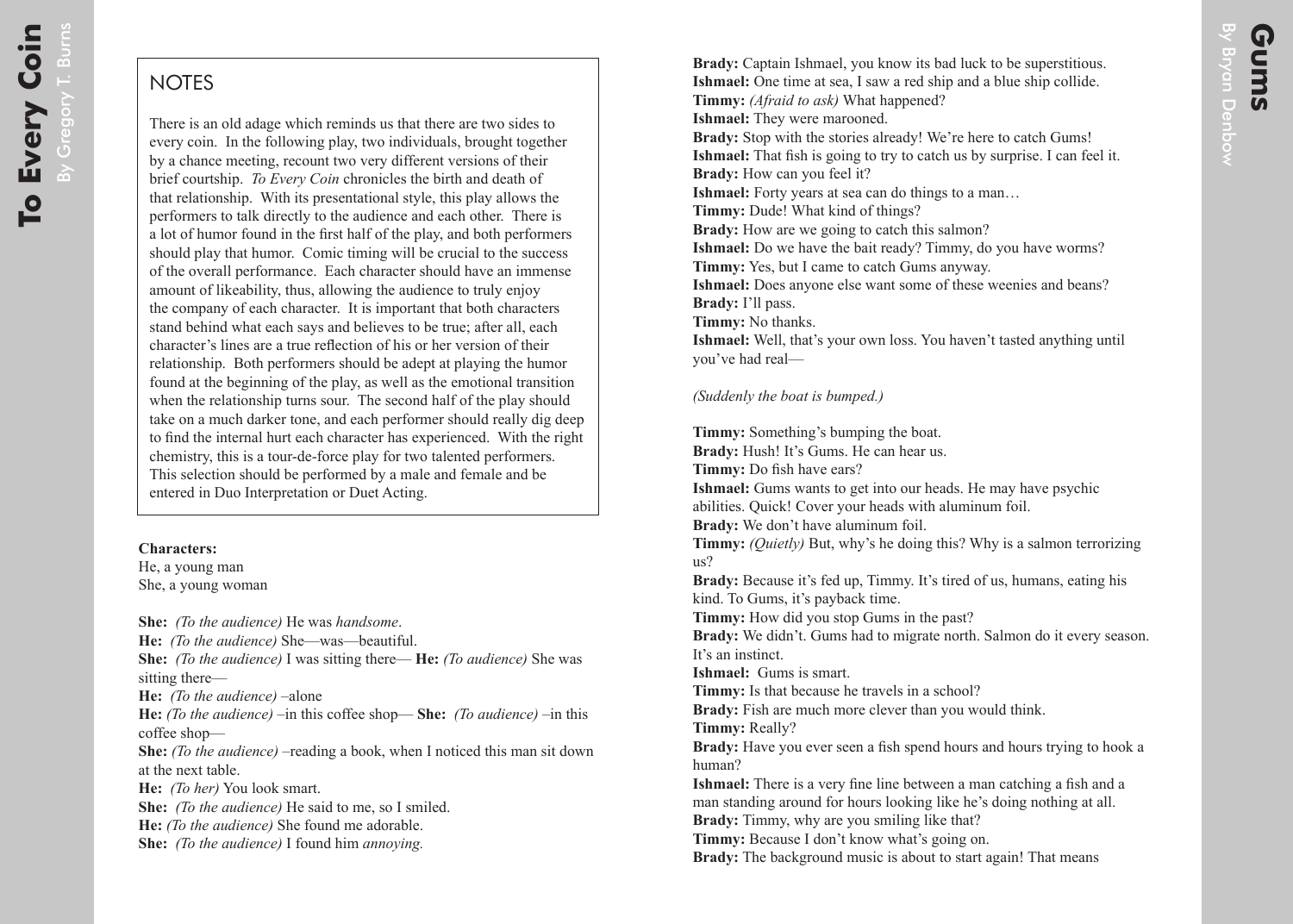**He:** *(To the audience)* She liked my confidence.

**She:** *(To the audience)* I thought he was *way* too arrogant.

**He:** *(To the audience)* I could *tell* she liked my confidence, because she just kept smiling at me.

**She:** *(To the audience)* I couldn't help but smile, as I continued with my book—

**He:** *(To the audience)* She thought, "Oh yes, today is my lucky day!" **She:** *(To the audience)* –because I could tell he was still *staring* at me. For some reason, I found that to be funny.

**He:** *(To the audience)* She thought, "Today I have won the lottery!"

**She:** *(To the audience)* I thought, why *is* it that I attract crazy men?

**He:** *(To the audience)* She's celebrating in her mind!

**She:** *(To the audience)* It's true. I attract crazy men! Everywhere I go, there could be fifteen empty tables in the place, and every time—every single time—the crazy ones will plop right next to me!

**He:** *(To the audience)* They just can't resist my animal magnetism.

**She:** *(To the audience)* I'm a magnet! A magnet for lunatics!

**He:** *(To the audience)* Women like to know that men are interested in what *they're* interested in. So after ordering my coffee, I leaned over and told her, *(To her)* That's one of my favorite books.

**She:** *(To the audience)* Oh, I thought, you can *read?*

**He:** *(To her)* I thought it had some *really* juicy parts.

**She:** *(To him)* So—you've read this book?

**He:** *(To her, trying to impress her)* Twice.

**She:** *(To him, not believing him)* Really???

**He:** *(To the audience)* Truth be told, I couldn't even see the cover—

**She:** *(To him, holding up the book cover)* So you've read *What to Expect When You're Expecting?*

**He:** *(To the audience)* –until she held the book up to my face so that I could actually *read* the cover.

**She:** *(To him)* Twice?

**He:** *(To her)* I—I—

**She:** *(To him)* You lied.

**He:** *(To the audience)* I didn't know what to say.

**She:** *(To him)* Just admit it. You lied.

**He:** *(To the audience)* I had. I did. I lied. She caught me.

**She:** *(To him)* Just admit you lied.

**He:** *(To the audience)* I've never been caught! Wow, what a surreal feeling that is.

**She:** *(To him)* Admit it.

**He:** *(To the audience)* Two things suddenly occurred to me. One, she was, as I first suspected, *smart—*

**She:** *(To the audience)* Why can't men just admit when they've done something?